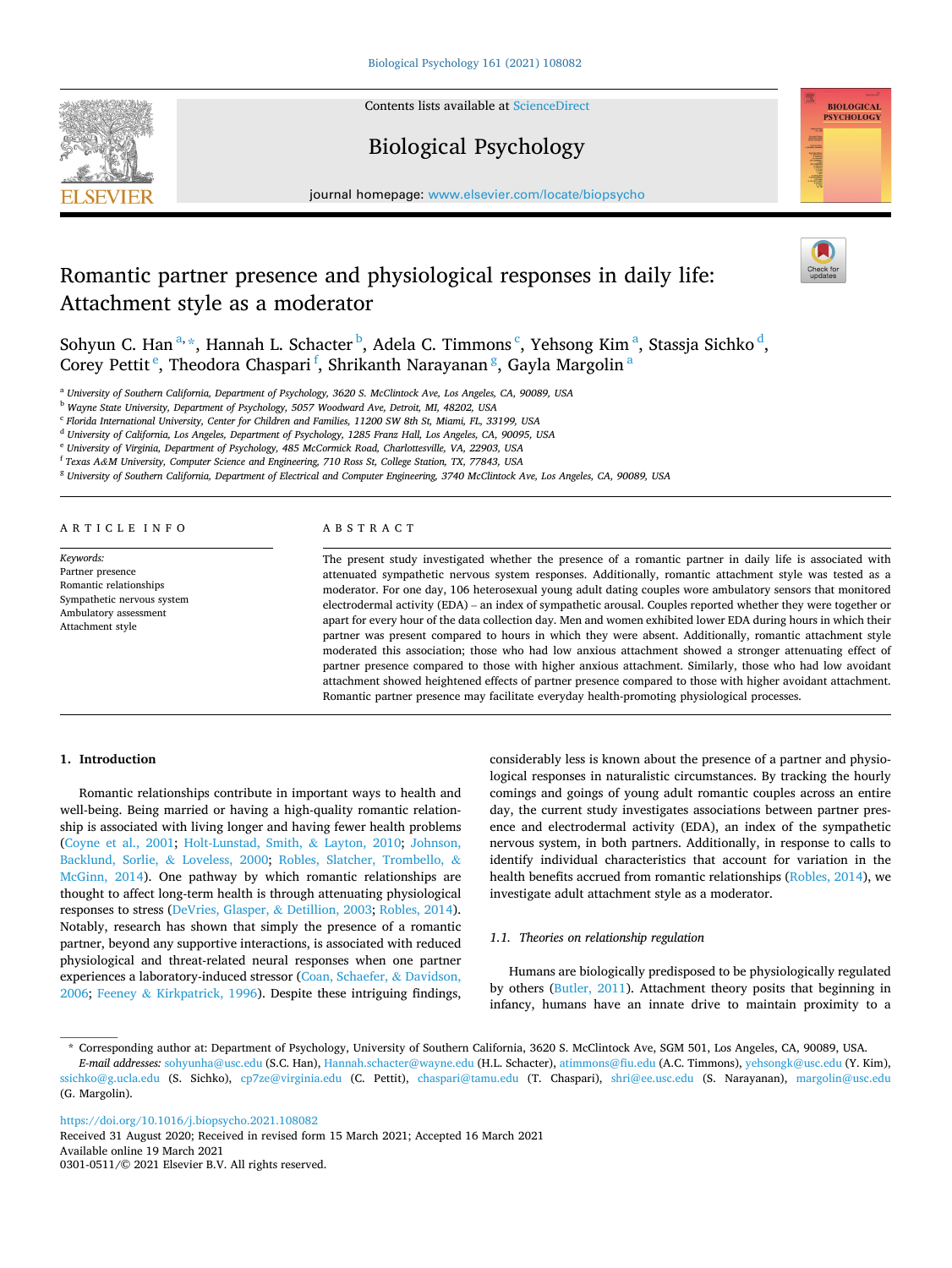caregiver, which helps promote regulation of affect, physiology, and behavior (e.g., [Bowlby, 1982](#page-6-0)). When infants are even briefly separated from their caregivers, they demonstrate heightened behavioral and emotional distress accompanied by increased physiological stress reactivity ([Gunnar, Brodersen, Nachmias, Buss,](#page-7-0) & Rigatuso, 1996). Attachment is theorized to persist across the lifespan, with adult attachment most commonly conceptualized within the context of romantic relationships (Fraley & [Shaver, 2000](#page-7-0)). Similar to attachment figures in childhood, adult romantic partners are thought to help regulate physiological responses, though some studies suggest that individual differences in attachment style influence the extent of physiological regulation ([Pietromonaco, DeBuse,](#page-7-0) & Powers, 2013; [Mikulincer](#page-7-0) & [Shaver, 2007](#page-7-0); [Pietromonaco, Uchino,](#page-7-0) & Dunkel Schetter, 2013).

Complementing attachment theory, social baseline theory holds that humans evolved within a social context and are predisposed to rely on others to share resources and to maintain vigilance for risks [\(Beckes](#page-6-0)  $\&$ [Coan, 2011](#page-6-0); Coan & [Maresh, 2015](#page-6-0)). Thus, when others are in close proximity, the brain automatically relaxes vigilance against threats, which helps conserve and regulate one's own resources. In line with this theory, participants who were in the presence of a friend estimated hills to be less steep compared to those who were alone ([Schnall, Harber,](#page-7-0)  Stefanucci, & [Proffitt, 2008\)](#page-7-0). These findings suggest that sensory perception becomes modified if a friend is sharing the burden. Additionally, this effect was moderated by friendship duration – that is, the longer participants knew their friend, the less steep they perceived the hill to be, indicating that familiarity in relationships strengthened physiological effects.

#### *1.2. Romantic partner presence and physiology*

In support of both attachment and social baseline theories, a number of experimental studies show that the presence of a romantic partner is associated with reduced physiological stress responses. In a landmark study [\(Coan et al., 2006\)](#page-6-0), women were told they were going to receive an electric shock; conditions varied by whether they were in the presence of their partner, a stranger, or alone. Neural responses in brain structures that regulate emotion (e.g., right dorsolateral prefrontal cortex) were most attenuated when women were holding their romantic partner's hand, compared to holding a male stranger's hand or being alone. Notably, among those who held their partner's hand, individuals in higher quality relationships demonstrated the largest neurological threat reductions. In a replication of this study, hand holding by an opposite-gender dating partner or friend also attenuated neural responses to threat cues to the same degree as hand holding by a spouse, indicating that significant others outside of marriage can be similarly effective in attenuating threat [\(Coan et al., 2017\)](#page-6-0). In a separate lab-based stress-inducing task (i.e., mental arithmetic), women in the presence of their romantic partner demonstrated lower heart rate and blood pressure compared to women who were alone [\(Feeney](#page-7-0) & Kirk[patrick, 1996\)](#page-7-0). This effect was moderated by attachment style such that those who were insecurely attached to their partners demonstrated higher heart rate and blood pressure when the partner was absent compared to those with more secure attachment. Yet another experiment found that, in comparison to an active control (e.g., being alone and thinking about their day), the presence of a romantic partner was associated with attenuated blood pressure reactivity during a cold pressor task compared to those who were in an active control (e.g., thought about their day), though significant attenuation was also found for simply thinking about a romantic partner ([Bourassa, Ruiz,](#page-6-0) & Sbarra, [2019\)](#page-6-0).

To our knowledge, no studies have assessed the effects of partner presence on electrodermal activity (EDA), or skin conductance level – an unobtrusive measure of activity in the eccrine sweat glands. Exclusively innervated by the sympathetic nervous system, EDA is one of the best indices of sympathetic arousal and is a sensitive indicator of anxiety (e. g., [Boucsein, 2012](#page-6-0)), though EDA can also increase with other factors

such as attention and interest ([Di Lascio, Gashi,](#page-6-0) & Santini, 2018). Repeated activation of the sympathetic nervous system can lead to allostatic load, or wear and tear of physiological systems, increasing risk for morbidity and mortality (McEwen & [Seeman, 1999](#page-7-0)). Thus, identifying how partner presence is associated with attenuations in EDA could identify one pathway by which partner presence helps ameliorate maladaptive physiological processes.

## *1.3. Partner presence in daily life*

Although partner presence has shown time-limited physiological effects in the laboratory, ambulatory physiological assessments are thought to capture a more accurate representation of an individual's physiology (Stone & [Shiffman, 1994\)](#page-7-0). Emerging evidence also indicates that physiological responses captured at home (e.g., heart rate reactivity) are statistically larger and correspond more closely to measures of relationship functioning than in-lab physiological responses [\(Baucom](#page-6-0)  [et al., 2018](#page-6-0)). Thus, identifying physiological patterns in daily life is crucial to understanding the natural progression of health-relevant processes. To our knowledge, only three studies have investigated the effects of romantic partner presence on physiological processes outside of the laboratory. In two studies, married individuals wore an ambulatory blood pressure monitor that assessed blood pressure at regular intervals for several days [\(Cornelius, Birk, Edmondson,](#page-6-0) & Schwartz, 2020; [Gump, Polk, Kamarck,](#page-7-0) & Shiffman, 2001). Immediately after each reading, participants rated whether they were interacting with their partner or with others. Results indicated that interactions with a romantic partner were associated with reduced blood pressure relative to interactions with others. Importantly, diastolic blood pressure during romantic partner interactions predicted attenuated blood pressure 6 years later, whereas blood pressure responses during general social interactions did not predict long-term blood pressure ([Cornelius et al.,](#page-6-0)  [2020\)](#page-6-0).

Another study used daily diary methodology for 21 days among couples who anticipated a 4 to 7-day natural separation from their partner due to work-related travel (Diamond, Hicks, & [Otter-Henderson,](#page-6-0)  [2008\)](#page-6-0). On days that partners were separated, couples displayed declines in feelings of closeness and appreciation towards each other and increases in sleeping problems. Further, partners who did not travel provided daily cortisol samples. Compared to those with lower anxious attachment, individuals with high anxious attachment showed heightened diurnal cortisol responses across the day (e.g., increased physiological stress reactivity) during the separation.

Though these daily life findings are informative, further fine-grained investigation of these physiological processes is needed. First, measuring physiology in both members of the couple is crucial to understanding how these processes unfold dyadically. To our knowledge, no studies either in the lab or at home have examined physiological effects of partner presence in both partners. Measuring physiology dyadically is important to account for the possible physiological covariation between partners, as physiological responses can become synchronized or linked ([Timmons, Margolin,](#page-7-0) & Saxbe, 2015). Additionally, monitoring fine-grained physiological processes on a frequent basis can be informative for understanding within-person changes in physiology associated with partner presence versus absence over the course of the day. It may be especially informative to rely on a measure such as EDA that, relative to other measures like cortisol, is quick to respond (i.e., in 2–3 seconds) and can be measured continuously over the course of the day ([Boucsein, 2012\)](#page-6-0).

## *1.4. Partner presence and attachment style*

Several studies have found partner presence effects to vary depending on individual attachment style [\(Diamond et al., 2008](#page-6-0); [Feeney](#page-7-0) & [Kirkpatrick, 1996](#page-7-0)). Adult attachment is generally distinguished by secure and insecure attachment (Fraley & [Shaver, 2000](#page-7-0)). Adults who are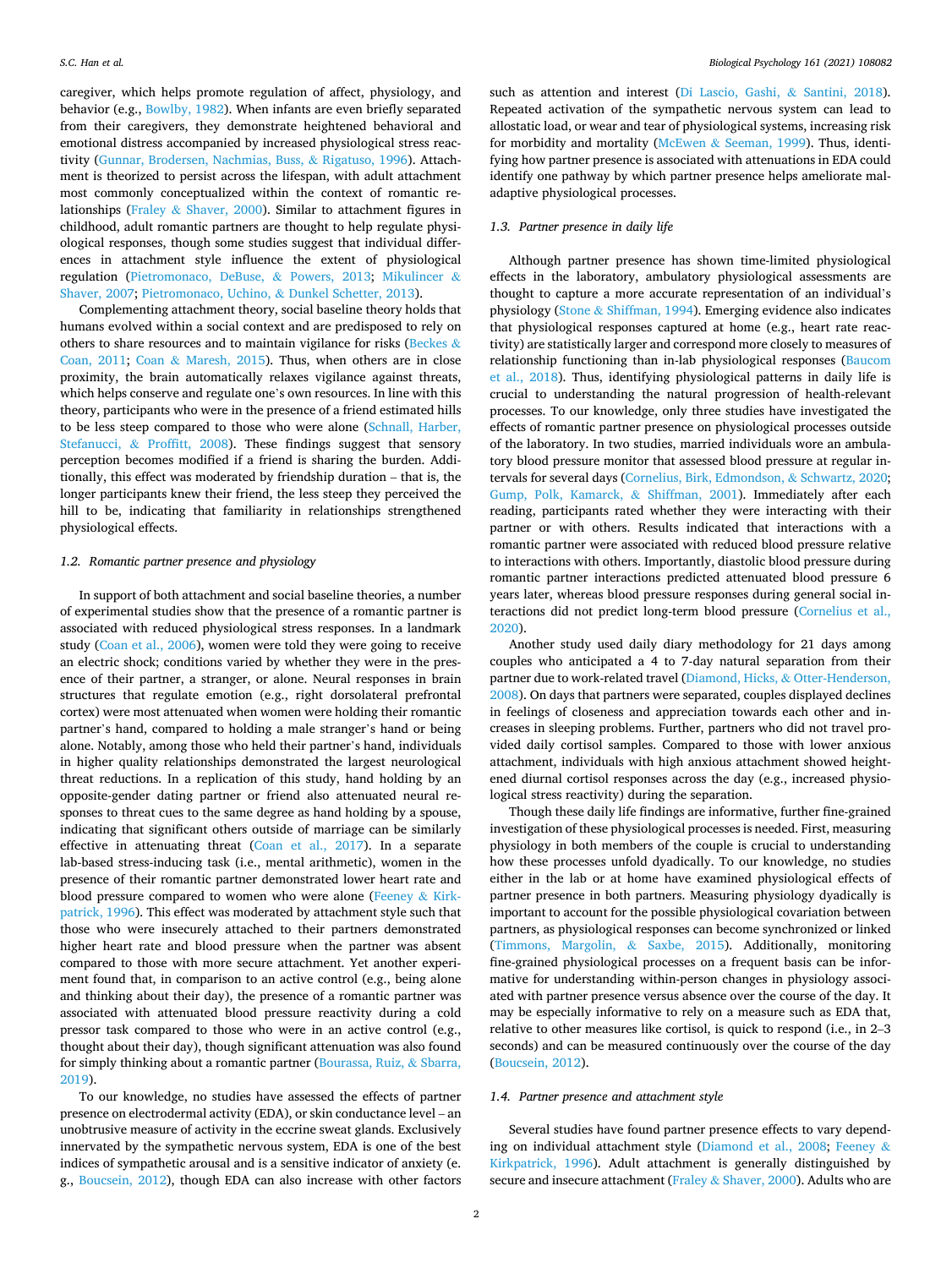securely attached believe that their partners will be accessible and responsive (Hazan & [Shaver, 1987\)](#page-7-0). On the other hand, those who are insecurely attached are likely to perceive and expect threats in their relationship. Insecure attachment is further characterized by *anxious attachment*, in which individuals tend to fear rejection and abandonment, and *avoidant attachment*, in which individuals may experience discomfort with intimacy and desire independence. Whereas partner presence may have a main effect on physiological responses among all individuals, the extent to which partner presence has an effect is likely to vary depending on individual attachment style.

Specifically, individuals with high anxious attachment who fear abandonment are likely to evidence higher levels of physiological arousal when their partner is absent and show a stronger effect of partner presence compared to those with more secure attachment. On the other hand, those with high avoidant attachment often seek independence from their partner and thus partner presence may show a weaker effect on physiological arousal compared to those with secure attachment.

#### *1.5. The present study*

The present study uses ambulatory assessment in young adult couples to investigate the association between romantic partner presence and physiological responses in daily life. Specifically, we examine whether hours in which romantic partners are present versus absent are associated with within-person differences in EDA. Additionally, we test whether the association between partner presence and EDA may differ depending on romantic attachment style. Fig. 1 illustrates our three hypotheses: as shown in Panel A, we first hypothesized a main effect in which partner presence (compared to absence) is concurrently associated with lower EDA during the same hour for both men and women (HO1). Second, as shown in Panel B, we hypothesized that anxious attachment style would moderate the link between partner presence and EDA (HO2). Those with high anxious attachment may show heightened effects such that partner presence has a stronger attenuating effect on EDA compared to those with low anxious attachment. Third, as shown in Panel C, we expected that avoidant attachment style would moderate the association between partner presence and EDA (HO3). Those with

high avoidant attachment may not depend as much on their partners for regulation and thus may show weaker effects of partner presence on EDA compared to those with lower avoidant attachment. Though we did not expect gender differences based on findings from prior research, we conduct exploratory tests to assess whether findings differ between men and women.

### **2. Method**

## *2.1. Participants*

Participants were 106 heterosexual couples (*M* Age = 22.68; *SD* = 2.46) participating in a larger study of family-of-origin experiences and couples' functioning ([Timmons et al., 2017\)](#page-7-0). Couples reported being in a relationship for an average of 2.5 years (*M* months  $=$  30.49; *SD*  $=$  24.11); 46 couples (43.40 %) cohabitated. Participants were ethnically/racially diverse, with 27.83 % self-identifying as Caucasian, 23.58 % Hispanic/Latinx, 15.57 % Black/African-American, 13.21 % Asian, 16.04 % multiracial, and 3.77 % other race. Most participants (74.58 %) were employed and about half (50.94 %) were students. Given that many young adults are supported financially by their families, participants additionally reported their family income, with 8.3 % indicating an annual income less than \$25,000, 24.6 % between \$25− 50,000, 22.9 % between \$50− 100,000, 33.2 % over \$100,000, and 22.1 % indicating that they did not know. Additionally, the majority of participants reported being relatively happy in their relationship (for women,  $M = 8.4$ ; *SD* = 1.3; for men,  $M = 8.7$ ,  $SD = 1.0$ ) on a scale of 1 (*unhappy*) to 10 (*perfectly happy*).

Most couples were recruited through online and paper postings and qualified for the study if they were between the ages of 18 and 25 and dating for at least 2 months. We focused on the young adult age range to match a smaller subset of participants ( $n = 29$ ) who had previously participated in earlier waves of a longitudinal study that began when they were early adolescents; those who had a dating partner at the time of this study were invited to participate. T-tests found no significant differences in terms of income, age, relationship length, and ethnicity between newly recruited couples and couples from the longitudinal study. However, newly recruited couples were more likely to be



**Fig. 1.** Hypothesized associations between partner presence and electrodermal activity (EDA). Panel A: Main effect between hourly partner presence and EDA. Panel B: Anxious attachment style as a moderator of the hourly link between partner presence and EDA. Panel C: Avoidant attachment style as a moderator of the hourly link between partner presence and EDA. Dashed lines represent cross-level moderation paths. Grey lines represent the covariation between men's and women's EDA as well as between men's and women's moderators. Covariates are not depicted for parsimony.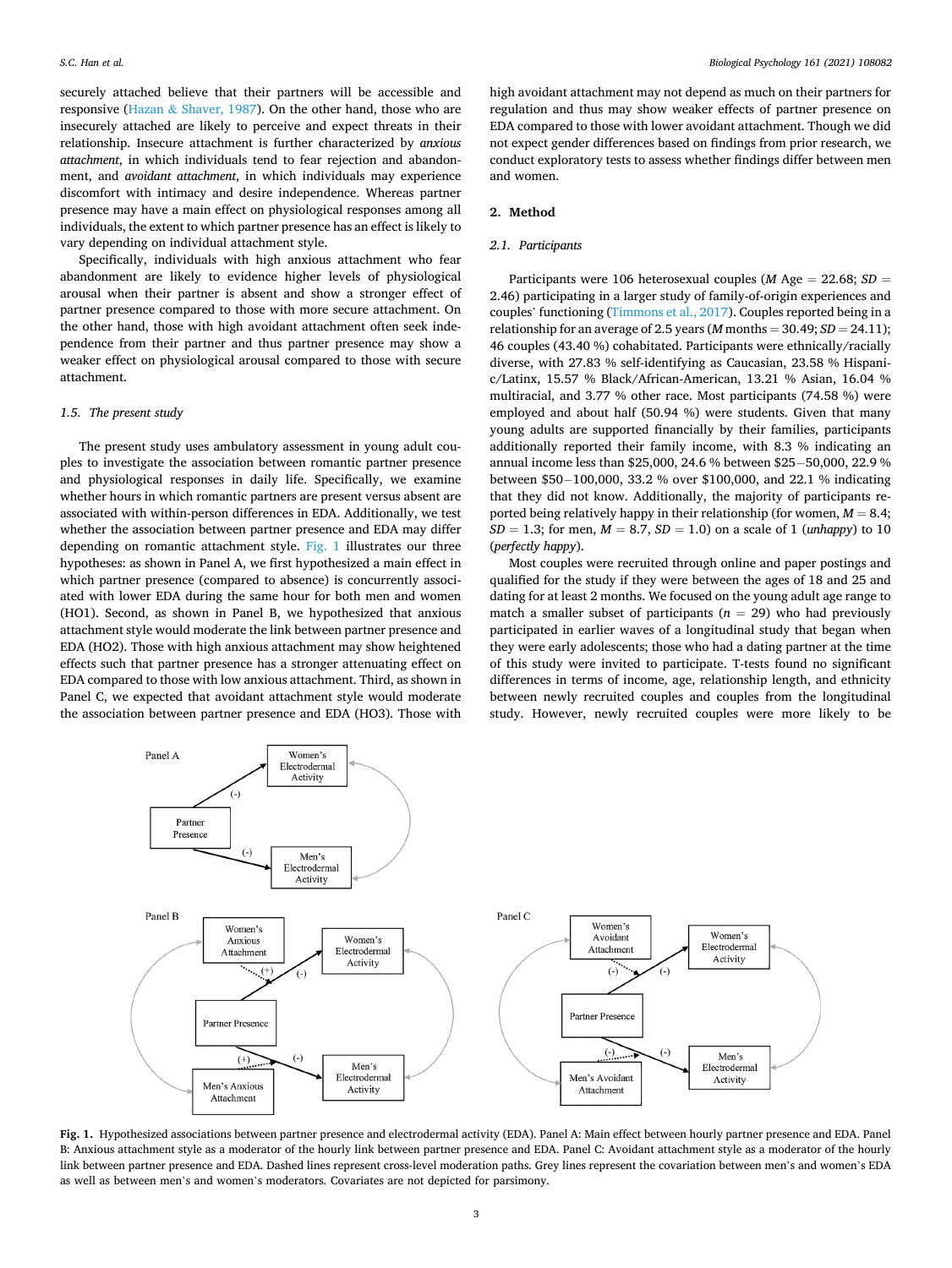cohabitating compared to longitudinal couples. Three same-sex couples were excluded due to the interest in the present study of examining within-couple gender differences.

## *2.2. Procedures*

#### *2.2.1. Home data procedures*

Couples participated in home data collection procedures involving physiological measurements and surveys ([Timmons et al., 2017](#page-7-0)). Couples picked a day when they could spend at least five waking hours together and have a meal together in order to ensure that the day included at least a moderate amount of time spent together. The vast majority of couples chose to participate in our study on days in which neither partner worked (only 3.5 % of all hours were reportedly spent on work or study). On day one, couples came to the lab to consent to procedures, receive instructions, and pick up equipment ([Timmons et al.,](#page-7-0)  [2017\)](#page-7-0). Each participant was outfitted with a wireless wrist monitor that continuously collected EDA. Additionally, they each received a smartphone that alerted them to complete short surveys at the beginning of every hour from 10 AM until 3 AM, or until they turned their phone off at bedtime $^1.$  The next day, couples came back to the laboratory to return the equipment, participate in a short interview regarding activities they engaged in. Participants were each compensated \$100. The university's IRB approved all study procedures.

## *2.2.2. Intrusiveness and representativeness*

The next day, participants individually answered self-reported questions on the intrusiveness and representativeness of the procedures, which were rated on a 5-point scale including *Not at All, A little, Some, A Lot,* and *Extremely.* Most participants (72.2 %) reported that the day was typical of how they usually interact with their romantic partner (either *A Lot* or *Extremely*). Furthermore, most participants (78.7 %) reported that wearing the wrist monitor

generally did not interfere with their daily activities (either *Not at All*  or *Slightly*). To assess compliance, participants were also asked whether they took off the wrist monitor at any point. In compliance with study procedures, most participants indicated they briefly took off the wrist monitor to shower whereas others reported taking it off because it was uncomfortable while sleeping. Ten participants additionally reported they removed the monitor briefly because it was itchy or because they needed to readjust the strap. Twelve participants reported they removed the wrist monitor for 1–3 h because it interfered with another activity (e.g., exercise, sports).

## *2.3. Equipment*

## *2.3.1. Q sensor*

The Q sensor is a small, wireless wrist monitor that continuously collects EDA [\(Poh, Swenson,](#page-7-0) & Picard, 2010). The Q sensor has shown adequate reliability with EDA collected in the lab and correlates with psychological and physical health constructs in daily life ([Timmons](#page-7-0)  [et al., 2019\)](#page-7-0). The Q sensor was worn on the inside of the wrist and applied to the non-dominant hand in order to reduce movement artifacts. Consistent with current standards for wearable EDA devices [\(Poh](#page-7-0)  [et al., 2010, 2012](#page-7-0)), the sampling rate for the Q sensor was set to 8 Hz.

## *2.3.2. Smartphones*

Each participant was given an Android phone, which alerted them to answer hourly surveys on several emotional and behavioral dimensions, including potential confounds of EDA (e.g., caffeine intake).

## *2.4. Measures*

#### *2.4.1. Partner presence*

When participants returned to the lab the following day, a trained research assistant interviewed both partners together on the various activities they engaged in during the day of home data collection. Couples came to a consensus when discrepancies arose. For every hour of the day, couples were asked whether they were together or apart, where "together" refers to being in the same room as their partner. They additionally provided information on what activity they each engaged in every hour. If they were together for more than half an hour, it was considered an hour together. Partner presence was coded dichotomously (presence  $= 1$ , absence  $= 0$ ). The following activities were found to be the most commonly reported when couples were together: driving/ walking (22.15 %), cooking/eating (15.95 %), using media, i.e., TV, phone, computer (13.74 %), doing errands (9.81 %), and "hanging out" at home (9.45 %).

#### *2.4.2. Hourly covariates*

To account for a number of confounding factors related to EDA, participants answered hourly reports on their engagement in physical activity (e.g., exercise), and consumption of caffeine, alcohol, or tobacco. During the interview the next day, they also reported when they napped or were interacting with others (e.g., roommates, family members) for every hour of the day of data collection. All hourly covariates were rated on a dichotomous (yes/no) scale.

## *2.4.3. Electrodermal activity*

EDA data collected on the Q sensors were downloaded onto a computer for processing. We followed procedures by [Chaspari, Tsiartas,](#page-6-0)  [Stein, Cermak, and Narayanan \(2014\)](#page-6-0) to clean and extract EDA data. First, we applied a low-pass filter and then used a computer algorithm to detect movement artifacts. Next, trained research assistants inspected all artifacts and flagged additional artifacts when necessary. Matlab scripts were then used to remove all identified artifacts. Each participant's EDA values, measured in microsiemens, were averaged across each hour to obtain one mean EDA score for each person every hour. The EDA data represented here were collected during the day and not after participants reported going to bed. An average of  $14.35$  h ( $SD = 1.47$ ) were captured per couple.

## *2.4.4. Attachment style*

The Experiences in Close Relationships-Revised Questionnaire (ECR-R; [Fraley, Waller,](#page-7-0) & Brennan, 2000) assessed anxious and avoidant attachment style. This measure includes 18 items assessing anxious attachment (e.g., "I am afraid that I will lose my partner's love") and 18 items assessing avoidant attachment (e.g., "I prefer not to show a partner how I feel deep down"). Participants answered items on a 7-point Likert scale ranging from 1 (*Strongly Disagree*) to 7 (*Strongly Agree*). Mean anxious attachment and mean avoidant attachment were calculated for each participant, with higher scores indicating higher levels of anxious or avoidant attachment.

## *2.5. Overview of analyses*

We used multilevel modeling in which observations are nested in people and people are nested in couples. For the main effect model (HO1), we tested hourly partner presence (Level-1) as a predictor of men and women's EDA (Level-1). For the moderation analyses (HO2-HO3), we additionally added between-person moderators as Level-2 predictors of Level-1 slopes between partner presence and EDA. All models accounted for the covariation between men and women's EDA as well as between men and women's moderators (e.g., men's anxious attachment and women's anxious attachment). We used tests of model constraint to: a) determine whether the effects of partner presence on EDA varied by gender; b) determine whether interaction effects varied by gender.

In all our models, we statistically accounted for the following timevarying Level-1 covariates: whether or not they engaged in physical activity, slept, interacted with others, drank alcohol, smoked tobacco, or consumed caffeine. Additionally, we accounted for Level-2 covariates including age, race/ethnicity, relationship length, and whether or not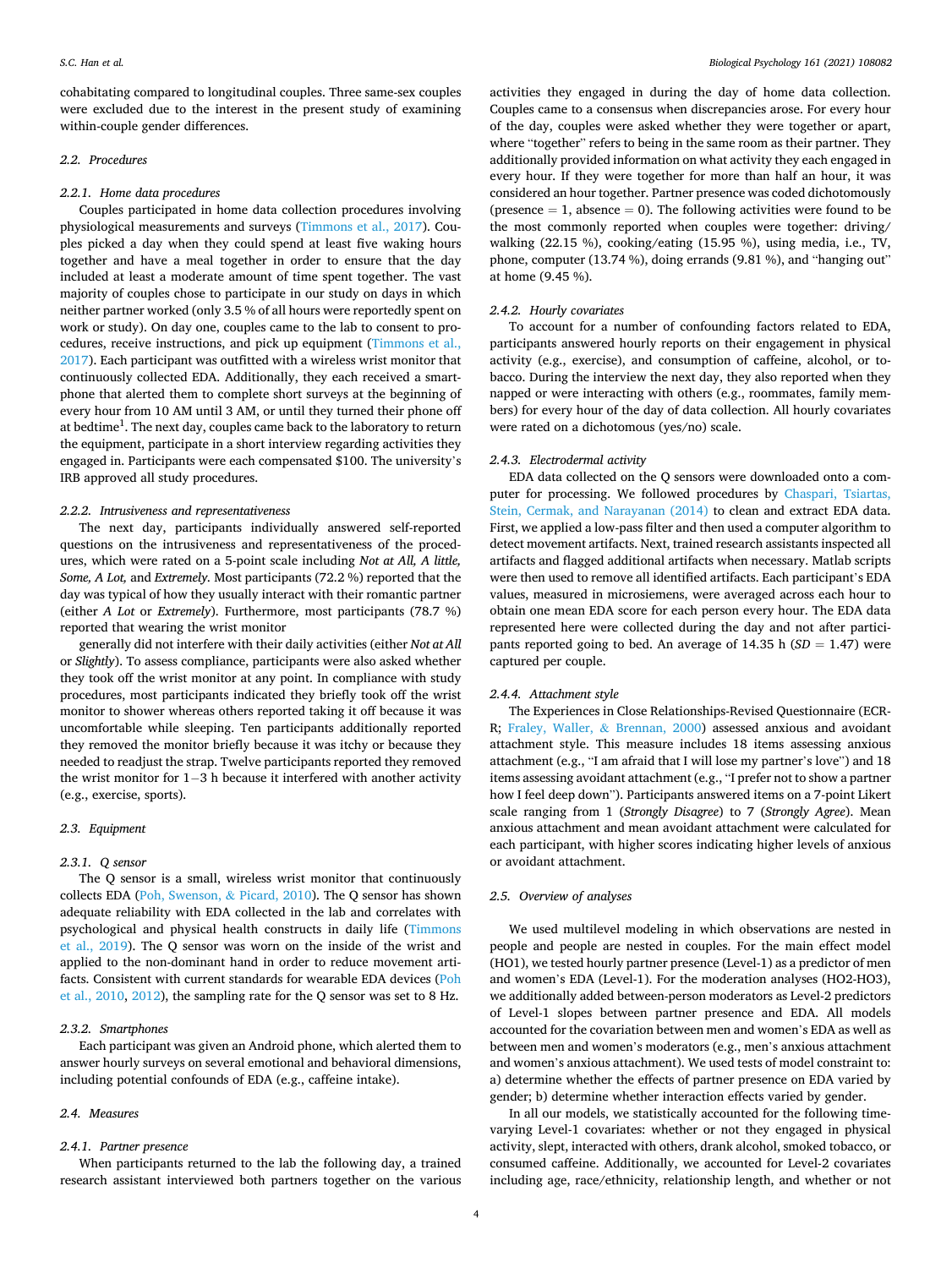the couple was cohabitating. In accordance with guidelines for crosslevel interactions (Enders & [Tofighi, 2007](#page-7-0)), continuous Level-2 variables were grand-mean centered; Level-1 variables were not centered given that they were all dichotomous. Intercepts and slopes were estimated as random. Missing data were handled with Full Information Maximum Likelihood Estimation in Mplus Version 7 ([Enders, 2010](#page-6-0); Muthén & Muthén, 2017).

## **3. Results**

## *3.1. Descriptive statistics*

Table 1 presents descriptive statistics for the main study variables. Men, on average  $(M = 6.83)$ , had significantly higher levels of EDA than women across the day (*M* = 4.64), *t*(105) = − 3.47, *p <* .001. Women, on average, reported higher anxious attachment (*M* = 3.19) than men (*M* = 2.75),  $t(105) = 3.07$ ,  $p < .01$ . There were no significant gender differences in avoidant attachment. Significant positive correlations were found between men and women's EDA, men's and women's anxious attachment, and men's and women's avoidant attachment. Additionally, on average, couples spent about 85 % of the day together. Forty-six couples spent the whole day together.

## *3.2. HO1: partner presence and EDA*

First, we conducted tests of model constraint using a Wald Test to determine whether the effect of partner presence on EDA was significantly different for men compared to women. Women's and men's effects did not significantly differ from one another ( $\chi^2(1) = .91, p = .34$ ), thus paths were constrained to equality for parsimony. This effect was constrained in all subsequent analyses.

As shown in Table 2, as hypothesized, both men's and women's EDA levels were significantly lower during hours they were with their partner relative to hours when they were apart. In other words, when partners were present, men and women evidenced a 1.44 unit decline in EDA compared to when partners were absent.

# *3.3. HO2: anxious attachment style as a moderator between partner presence and EDA*

We conducted tests of model constraint using a Wald Test to determine whether the interaction effects were significantly different for men compared to women. Women's and men's effects did not significantly differ from one another  $(\chi^2(1) = .12, p = .73)$ , thus paths were constrained to equality for parsimony.

As illustrated in Panel A in [Fig. 2](#page-5-0), men's anxious attachment significantly moderated the hourly association between partner presence and men's EDA, though this explained a small proportion of the variance in EDA (*b* = .31, *SE* = .09, *p <* .001, 95 % CI [.14, .48], Proportional Reduction in Variance (PRV) = .28 %). Similarly, as illustrated in Panel

|  | D |  |
|--|---|--|
|--|---|--|

| Descriptive Statistics and Bivariate Correlations for Main Study Variables. |  |  |  |
|-----------------------------------------------------------------------------|--|--|--|
|-----------------------------------------------------------------------------|--|--|--|

|                                   | 1.      | 2.   | 3.       | 4.      | 5.     | Mean | SD   |
|-----------------------------------|---------|------|----------|---------|--------|------|------|
| 1. Women's EDA                    |         |      |          |         |        | 4.64 | 5.83 |
| 2. Men's EDA                      | $.49**$ |      |          |         |        | 6.83 | 6.62 |
| 3. Women's Anxious<br>Attachment  | .02     | .01  |          |         |        | 3.19 | 1.30 |
| 4. Men's Anxious<br>Attachment    | $-.08$  | .04  | $.26*$   |         |        | 2.75 | 1.24 |
| 5. Women's Avoidant<br>Attachment | $-.03$  | .05  | $.55***$ | $29*$   |        | 2.23 | 0.95 |
| 6. Men's Avoidant<br>Attachment   | $-.09$  | .00. | .17      | $.52**$ | $.21*$ | 2.20 | 0.96 |

*Note*. EDA = electrodermal activity, measured in microsiemens. EDA was averaged across the entire day.  $* p < .05, ** p < .001$ .

**Table 2** 

Association between Hourly Partner Presence and Electrodermal Activity Controlling for Covariates.

|                           | $\boldsymbol{h}$ | <b>SE</b> | $\boldsymbol{p}$ | Lower CI | Upper CI |
|---------------------------|------------------|-----------|------------------|----------|----------|
| Within-Level              |                  |           |                  |          |          |
| Women's EDA               |                  |           |                  |          |          |
| Women with others         | 0.64             | 0.52      | .22              | $-0.38$  | 1.66     |
| Women's sleep             | 0.42             | 0.84      | .62              | $-1.22$  | 2.06     |
| Women's physical activity | 0.96             | 0.36      | $.01*$           | 0.25     | 1.66     |
| Women's caffeine          | $-1.03$          | 0.59      | .084             | $-2.19$  | 0.14     |
| Women's alcohol           | 0.05             | 1.20      | .97              | $-2.31$  | 2.41     |
| Women's tobacco           | $-0.29$          | 0.40      | .47              | $-1.08$  | 0.50     |
| Partner present           | $-1.44$          | 0.61      | $02*$            | $-2.63$  | $-0.25$  |
| Men's EDA                 |                  |           |                  |          |          |
| Men with others           | 0.56             | 0.52      | .28              | $-0.46$  | 1.59     |
| Men's sleep               | 0.14             | 0.92      | .88              | $-1.67$  | 1.93     |
| Men's physical activity   | 1.21             | 0.42      | $.004*$          | 0.39     | 2.04     |
| Men's caffeine            | 0.32             | 0.71      | .66              | $-1.07$  | 1.70     |
| Men's alcohol             | 2.02             | 0.91      | $.03*$           | 0.24     | 3.80     |
| Men's tobacco             | $-0.10$          | 0.53      | .86              | $-1.13$  | 0.94     |
| Partner present           | $-1.44$          | 0.61      | $.02*$           | $-2.63$  | $-0.25$  |
| Between-Level             |                  |           |                  |          |          |
| Women's EDA               |                  |           |                  |          |          |
| Intercept                 | 2.64             | 5.46      | .63              | $-8.06$  | 13.34    |
| Relationship length       | $-0.03$          | 0.02      | .16              | $-0.08$  | 0.01     |
| Cohabitation              | 0.50             | 1.11      | .65              | $-1.66$  | 2.67     |
| Women's age               | 0.12             | 0.26      | .66              | $-0.40$  | 0.63     |
| Women's ethnicity: White  | $-0.11$          | 1.38      | .44              | $-3.78$  | 1.63     |
| Women's ethnicity: Latina | 1.10             | 1.60      | .49              | $-2.04$  | 4.24     |
| Women's ethnicity: Black  | $-2.69$          | 1.16      | $.02*$           | $-5.00$  | $-0.42$  |
| Men's EDA                 |                  |           |                  |          |          |
| Intercept                 | 8.68             | 3.38      | $.01*$           | 2.05     | 15.32    |
| Relationship length       | $-0.01$          | 0.02      | .58              | $-0.06$  | 0.03     |
| Cohabitation              | $-0.77$          | 1.30      | .55              | $-3.31$  | 1.77     |
| Men's age                 | $-0.05$          | 0.15      | .72              | $-0.35$  | 0.24     |
| Men's ethnicity: White    | 0.14             | 1.78      | .94              | $-3.34$  | 3.62     |
| Men's ethnicity: Latino   | 0.82             | 1.58      | .60              | $-2.28$  | 3.92     |
| Men's ethnicity: Black    | $-1.34$          | 1.34      | .32              | $-0.40$  | 1.20     |

*Note*. EDA = electrodermal activity measured in microsiemens. Variables were included simultaneously in one model. Men's and women's paths between partner presence and EDA were constrained to equality. Ethnicity was dummycoded and compared to "other" ethnicity category comprised of all other ethnic groups. Analyses also accounted for the correlation between men's and women's EDA at both the within and between-level. A 95 % confidence interval was computed. \* *p <* .05.

B in [Fig. 2,](#page-5-0) women's anxious attachment significantly moderated the hourly association between partner presence and women's EDA (*b* = .314, *SE* = .09, *p <* .001, 95 % CI [.14, .48], PRV = .28 %). Contrary to our hypotheses, men and women with high anxious attachment showed less attenuation when partners were present compared to those with average anxious and low anxious attachment.

## *3.4. HO3: avoidant attachment style as a moderator between partner presence and EDA*

We conducted tests of model constraint using a Wald Test to determine whether the interaction effects significantly differed between men and women. Women's and men's effects did not significantly differ from one another  $(\chi^2(1) = .70, p = .40)$ , thus paths were constrained to equality for parsimony.

As illustrated in Panel A in [Fig. 3](#page-5-0), men's avoidant attachment significantly moderated the hourly link between partner presence and men's EDA (*b* = .19, *SE* = .06, *p <*.001, 95 % CI [.08, .31], PRV = 1.72 %). Similarly, as illustrated in Panel B in [Fig. 3,](#page-5-0) women's avoidant attachment significantly moderated the hourly association between partner presence and women's EDA (*b* = .19, *SE* = .06, p *<* .001, 95 % CI [.08, .31],  $PRV = 1.72$ %). As hypothesized, men and women with high avoidant attachment showed less of a dampening effect of partner presence on EDA compared to those with average avoidant and low avoidant attachment.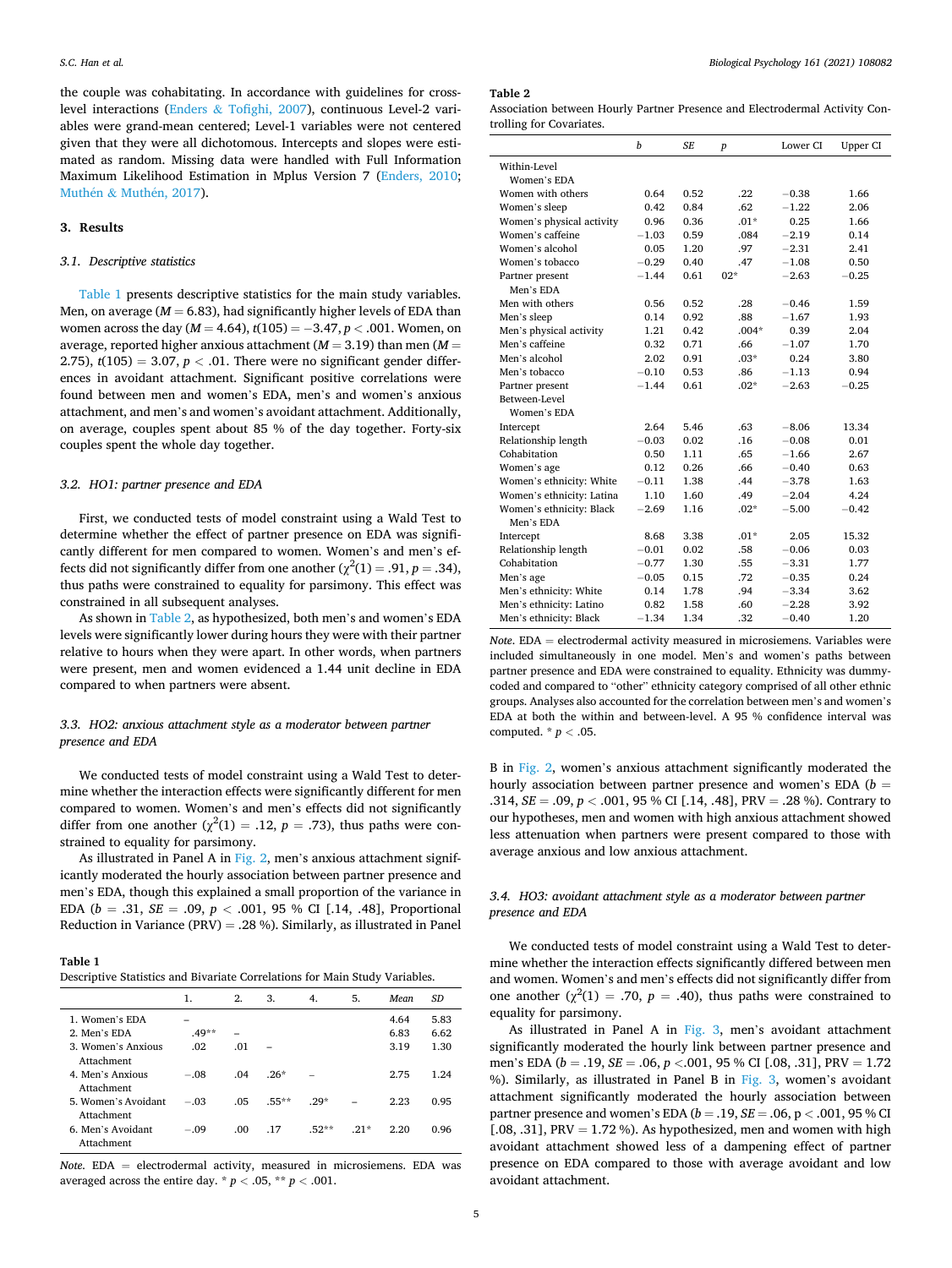<span id="page-5-0"></span>

**Fig. 2.** Partner presence and electrodermal activity (EDA) moderated by men's and women's anxious attachment style. Men's and women's interaction effects were constrained by gender but intercepts were allowed to freely vary by gender. For men, simple slopes were significant at low anxious attachment  $(-1)$ *SD* below the mean; *b* = −1.88, *p* < .05, 95 % CI [−3.12, −.65]), mean anxious attachment ( $b = -1.49$ ,  $p = .05$ , 95 % CI [-2.64, -.34]), and high anxious attachment (+1 *SD* above the mean; *b* = −1.105, *p* < .05, 95 % CI [−2.20, − .01]). Similarly, for women, simple slopes were significant at low anxious attachment (-1 *SD* below the mean; *b* = − 1.90, *p <* .05, 95 % CI [− 3.14, − .66]) and mean anxious attachment (*b* = − 1.49, *p <* .05, 95 % CI [2.64, − .34]), and marginally significant for high levels of anxious attachment (+1 *SD* above the mean; *b* = −1.08, *p* = .05, 95 % CI [−2.18, .01]).  $\mu$ S = microsiemens; Anx = anxious attachment.



**Fig. 3.** Partner presence and electrodermal activity moderated by men's and women's anxious attachment style. Men's and women's interaction effects were constrained by gender but intercepts were allowed to freely vary by gender. For men, simple slopes were significant at low avoidant attachment (− 1 *SD* below the mean; *b* = −1.64, *p* = .01, 95 % CI [−2.78, −.50]), mean avoidant attachment (*b* = − 1.45, *p* = .02, 95 % CI [− 2.58, − .32]), and high avoidant attachment (+1 *SD* above the mean; *b* = − 1.27, *p* = .03, 95 % CI [− 2.42, − .11]). For women, simple slopes were significant at low avoidant attachment (-1 *SD* below the mean; *b* = − 1.64, *p* = .01, 95 % CI [− 2.78, − .50]), mean avoidant attachment (*b* = −1.45, *p* =.01, 95 % CI [−2.58, −.32]), and high avoidant attachment (+1 *SD* above the mean;  $b = -1.27$ ,  $p = .03$ , 95 % CI [ $-2.42, -0.12$ ]).  $\mu$ S = microsiemens; Avd = avoidant attachment.

## **4. Discussion**

The present study investigated naturally-occurring associations between partner presence and physiological arousal among young adult couples in daily life. During hours that romantic partners were physically present, compared to absent, men and women evidenced lower

physiological responses as measured via electrodermal activity (EDA). This main effect was moderated by romantic attachment style such that individuals with low anxious attachment showed more of an attenuating effect of partner presence on EDA compared to those with high anxious attachment, which was contrary to our hypotheses. On the other hand, consistent with our expectations, those with low avoidant attachment showed more of a dampening effect of partner presence on EDA compared to those with high avoidant attachment. To our knowledge, this was the first study to examine physiological effects of partner presence in both members of the dyad in a naturalistic setting, allowing for a more comprehensive investigation of health processes in romantic relationships.

Our findings build on prior research showing that the presence of a romantic partner is associated with attenuated physiological and neurological responses to threat in lab-based studies ([Bourassa et al.,](#page-6-0)  [2019; Coan et al., 2006;](#page-6-0) Feeney & [Kirkpatrick, 1996; Gump et al., 2001](#page-7-0)). As posited by attachment and social baseline theories, the day-to-day proximity of a significant other is likely to facilitate greater regulation of physiological processes [\(Gunnar et al., 1996](#page-7-0)). Our study found that for both men and women, being in the presence of a romantic partner was associated with within-person reductions in EDA compared to when partners were absent, even after controlling for a number potential confounds (e.g., physical activity, interactions with others). Though prior research has focused on how partner presence may attenuate physiology during situations in which stress was intentionally elicited (e.g., [Coan et al., 2006](#page-6-0)), we found that partner presence was associated with reductions in physiological arousal across a reportedly typical day. Our findings point to subtle ways in which romantic partners may help facilitate physiological regulation during the ups and downs of everyday life.

As expected, there was individual variability in the extent to which partner presence was associated with physiological responses. Men and women with low anxious attachment showed a stronger attenuating effect of partner presence on EDA. When partners were absent, individuals with low anxious attachment, compared to those with high anxious attachment, showed higher levels of EDA and larger attenuations in EDA when partners were present. Although other studies found that anxious attachment was related to higher physiological arousal (e. g., higher heart rate and blood pressure) when partners were absent ([Diamond et al., 2008](#page-6-0); Feeney & [Kirkpatrick, 1996](#page-7-0)), our findings suggest that those with high anxious attachment may continue to perceive threats to their relationship regardless if their partners are physically present or not (Hazan & [Shaver, 1987](#page-7-0)).

Similarly, men and women who were high in avoidant attachment showed weaker effects of partner presence on EDA such that there was less of a decrease in EDA when partners were present. Those with high avoidant attachment are likely to feel discomfort during times of intimacy when their partners are present and thus show higher physiological arousal. Moreover, rather than relying on partners for regulation, those with high avoidance attachment may attempt to modulate stress independently, which may be a less effective strategy ([Mikulincer](#page-7-0)  $\&$ [Shaver, 2007](#page-7-0)). Interestingly, attachment avoidance and anxiety were positively correlated at moderately high levels (*r*'s *>* .5); those who are high on both dimensions have previously been characterized as "fearful-avoidant" (Bartholomew & [Horowitz, 1991](#page-6-0)). Such individuals are likely to be fearful of intimacy and socially avoidant, thus, we speculate that they may show the smallest reductions in EDA in response to partner presence.

Despite the unpredictability of collecting data "in the wild," we were able to find significant, albeit, small effects in the hypothesized directions. Though small changes may seem trivial, repeated activation of physiological stress systems can lead to "wear and tear" over time, which can accumulate into long-term health consequences such as chronic diseases [\(McEwen, 1998;](#page-7-0) McEwen & [Seeman, 1999](#page-7-0)). Thus, partner presence may represent one such pathway that protects against such wear and tear. Additionally, using EDA to index physiological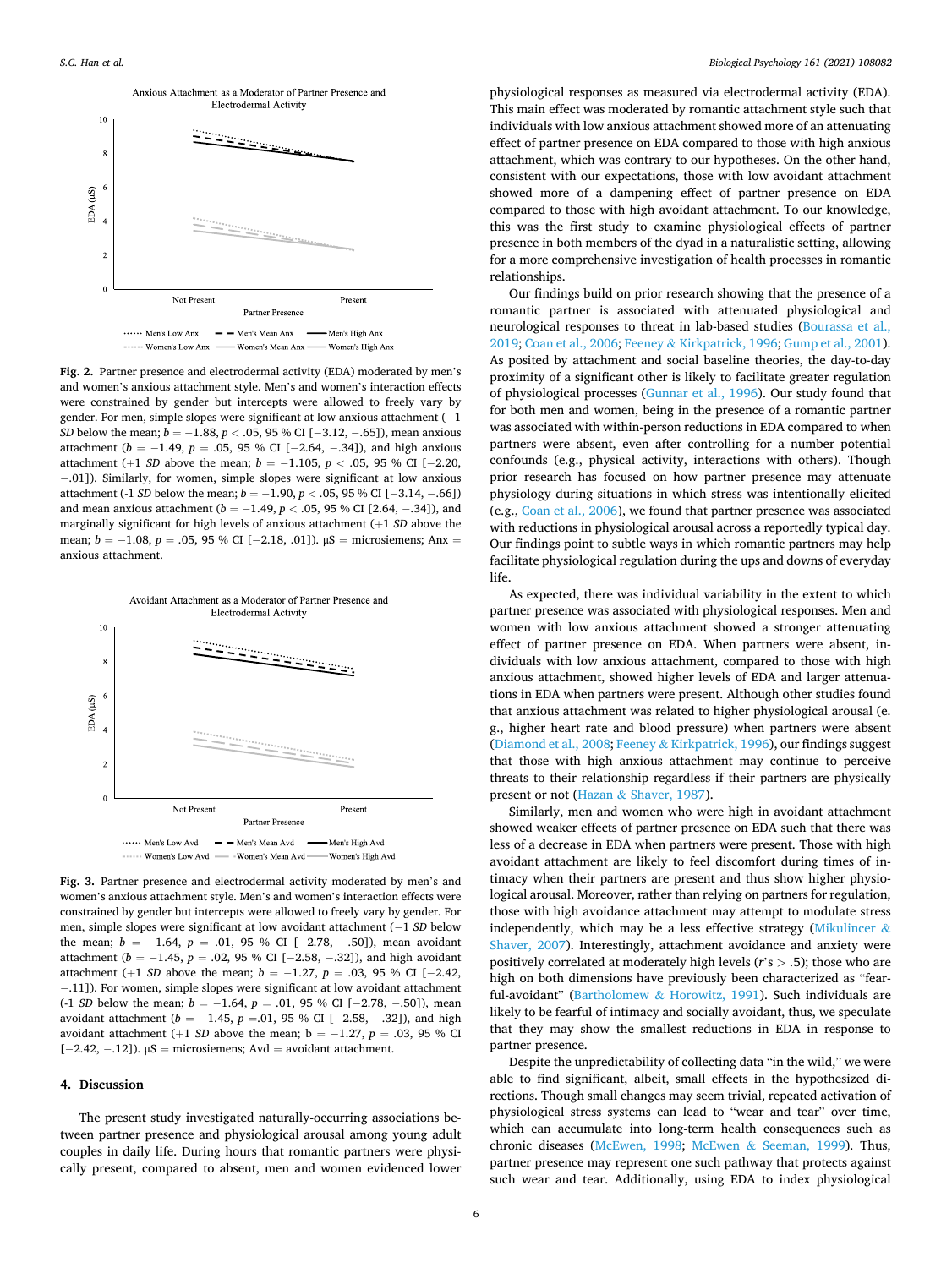<span id="page-6-0"></span>responses is a strength, as EDA is solely innervated by the sympathetic nervous system and is an approximate measure of autonomic arousal. Furthermore, partner presence had an effect over and above being in the presence of others, such as friends and family members, suggesting that romantic partners may play a particularly important role in regulating physiological responses. Though young adult dating relationships are often less established than marital relationships, our findings indicate that even emerging relationships are linked to physiological processes.

Though the current study has a number of strengths, several limitations must also be noted. First, we did not account for the quality of romantic partner interactions when couples were together. It is wellestablished that negative, stressful couple interactions can activate physiological stress response systems, particularly in low quality relationships (Robles & [Kiecolt-Glaser, 2003\)](#page-7-0); thus, it is possible that partner presence was sometimes associated with greater physiological arousal. Future research may explore whether other relationship variables, such as relationship quality and conflict, moderate the link between partner presence and EDA. Second, there may be "third variables" that account for the link between partner presence and EDA; for instance, the type of activity that couples engaged in together could have attenuated EDA. Though the range in activities was too wide to quantitatively assess the correlation between activity type and EDA, there appeared to be significant variability in the activities couples engaged in. For instance, some couples used shared time to "hang out at home" while others exercised, which may have raised their EDA levels above and beyond anxiety or other psychological variables. While we accounted for a number of covariates, it is possible that EDA levels were influenced by other unforeseen external factors unrelated to the relationship. Additionally, it is possible that the interaction effects may be explained by the "Law of initial values" in which those with low anxious or low avoidant attachment showed greater reductions in EDA with partner presence due to having higher EDA when partners are not present, though EDA was not correlated overall with anxious or avoidant attachment.

Another limitation is that 46 of the couples in our sample chose not to spend any time apart and therefore did not contribute variance to our models. Further, we required couples to be together at least 5 h during the study; thus, these results may not generalize to days when one or both partners have to work or show different patterns across time frames greater than one day. While the focus on naturalistic data collection across one day is a strength of this study, future research should assess couples over multiple days to capture more variability in patterns of partners' presence versus absence and also assess whether the days that couples participate in the study are representative of typical days for the couple. Also, we used retrospective interview reports and segmented couples' activities into hours, which may have placed artificial constraints on their actual time together. While couples typically consulted each other and their calendars to determine the exact time in which they engaged in certain activities, future research using ecological momentary assessments to track the exact time couples were together and apart would be more accurate, although at the cost of significantly increasing participant burden. Moreover, even if partners are not in one another's physical presence, they may be connected virtually through social media, texting, and video or phone calls, which some research suggests is a powerful 'stand-in' for physical proximity (Bourassa et al., 2019; Diamond, 2019; Diamond et al., 2008). Additionally, a potential moderator to include in future studies is the degree to which the partners engaged in physical touch, as prior research has focused on the effects of hand holding as a measure of partner presence (e.g., Coan et al., 2006). Lastly, generalizability to couples in a different life stage cannot be assumed, as partner presence may have different implications at later life stages, such as during retirement.

The current study utilized innovative ambulatory assessment methodology to investigate everyday associations between partner presence and physiological responses among young adult couples. Our findings point to subtle ways in which romantic relationships can facilitate adaptive physiological processes to cumulatively impact long-term health outcomes. Additionally, the presence of a romantic partner may be more or less beneficial depending on individual differences in romantic attachment style. Exploring everyday relationship factors that help mitigate the effects of physiological stress can be key to preventing adverse health problems.

## **Sources of funding**

This project is based on work supported by National Science Foundation Grant No. BCS-1627272 (Margolin, PI), Southern California Clinical and Translational Science Institute (NIH/NCATS) through Grant No. UL1TR000130 (Margolin, PI), National Institute of Health - National Institute of Child Health and Human Development Grant No. R21HD072170-A1 (Margolin, PI), and National Science Foundation GRFP Grant No. DGE-0937362 (Han, PI). Its contents are the responsibility of the authors and do not necessarily reflect the views of the NSF or NIH.

#### **Declaration of Competing Interest**

The authors have no conflicts of interest that might be interpreted as influencing this research. An abbreviated version of this article was published as an abstract for the 2020 meeting of the American Psychosomatic Society.

#### **References**

- [Bartholomew, K., & Horowitz, L. M. \(1991\). Attachment styles among young adults: A](http://refhub.elsevier.com/S0301-0511(21)00075-2/sbref0005) test of a four-category model. *[Journal of Personality and Social Psychology, 61](http://refhub.elsevier.com/S0301-0511(21)00075-2/sbref0005)*, 226–[244](http://refhub.elsevier.com/S0301-0511(21)00075-2/sbref0005).
- [Baucom, B. R., Baucom, K. J., Hogan, J. N., Crenshaw, A. O., Bourne, S. V., Crowell, S. E.,](http://refhub.elsevier.com/S0301-0511(21)00075-2/sbref0010)  … [Goodwin, M. S. \(2018\). Cardiovascular reactivity during marital conflict in](http://refhub.elsevier.com/S0301-0511(21)00075-2/sbref0010) [laboratory and naturalistic settings: Differential associations with relationship and](http://refhub.elsevier.com/S0301-0511(21)00075-2/sbref0010) [individual functioning across contexts.](http://refhub.elsevier.com/S0301-0511(21)00075-2/sbref0010) *Family Process, 57*, 662–678.
- [Beckes, L., & Coan, J. A. \(2011\). Social baseline theory: The role of social proximity in](http://refhub.elsevier.com/S0301-0511(21)00075-2/sbref0015)  emotion and economy of action. *[Social and Personality Psychology Compass, 5](http://refhub.elsevier.com/S0301-0511(21)00075-2/sbref0015)*, 976–[988](http://refhub.elsevier.com/S0301-0511(21)00075-2/sbref0015).
- Boucsein, W. (2012). *Electrodermal activity* (2<sup>nd</sup> edition). Springer Science & Business [Media](http://refhub.elsevier.com/S0301-0511(21)00075-2/sbref0020).
- [Bourassa, K. J., Ruiz, J. M., & Sbarra, D. A. \(2019\). The impact of physical proximity and](http://refhub.elsevier.com/S0301-0511(21)00075-2/sbref0025)  [attachment working models on cardiovascular reactivity: Comparing mental](http://refhub.elsevier.com/S0301-0511(21)00075-2/sbref0025)
- [activation and romantic partner presence.](http://refhub.elsevier.com/S0301-0511(21)00075-2/sbref0025) *Psychophysiology, 56*, Article e13324. [Bowlby, J. \(1982\). Attachment and loss: Retrospect and prospect.](http://refhub.elsevier.com/S0301-0511(21)00075-2/sbref0030) *American Journal of [Orthopsychiatry, 52](http://refhub.elsevier.com/S0301-0511(21)00075-2/sbref0030)*(4), 664.
- [Butler, E. A. \(2011\). Temporal interpersonal emotion systems: The](http://refhub.elsevier.com/S0301-0511(21)00075-2/sbref0035) "TIES" that form relationships. *[Personality and Social Psychology Review, 15](http://refhub.elsevier.com/S0301-0511(21)00075-2/sbref0035)*, 367–393.
- [Chaspari, T., Tsiartas, A., Stein, L. I., Cermak, S. A., & Narayanan, S. S. \(2014\). Sparse](http://refhub.elsevier.com/S0301-0511(21)00075-2/sbref0040)  [representation of electrodermal activity with knowledge-driven dictionaries.](http://refhub.elsevier.com/S0301-0511(21)00075-2/sbref0040) *IEEE [Transactions on Biomedical Engineering, 62](http://refhub.elsevier.com/S0301-0511(21)00075-2/sbref0040)*, 960–971.
- [Coan, J. A., & Maresh, E. L. \(2015\). Social baseline theory and the social regulation of](http://refhub.elsevier.com/S0301-0511(21)00075-2/sbref0045)  [emotion, 2014. In J. J. Gross \(Ed.\),](http://refhub.elsevier.com/S0301-0511(21)00075-2/sbref0045) *Handbook of emotion regulation* (2<sup>nd</sup> ed.). New [York: Guilford Press.](http://refhub.elsevier.com/S0301-0511(21)00075-2/sbref0045)
- [Coan, J. A., Beckes, L., Gonzalez, M. Z., Maresh, E. L., Brown, C. L., & Hasselmo, K.](http://refhub.elsevier.com/S0301-0511(21)00075-2/sbref0050) [\(2017\). Relationship status and perceived support in the social regulation of neural](http://refhub.elsevier.com/S0301-0511(21)00075-2/sbref0050)  responses to threat. *[Social Cognitive and Affective Neuroscience, 12](http://refhub.elsevier.com/S0301-0511(21)00075-2/sbref0050)*, 1574–1583.
- [Coan, J. A., Schaefer, H. S., & Davidson, R. J. \(2006\). Lending a hand: Social regulation](http://refhub.elsevier.com/S0301-0511(21)00075-2/sbref0055)  [of the neural response to threat.](http://refhub.elsevier.com/S0301-0511(21)00075-2/sbref0055) *Psychological Science, 17*, 1032–1039.
- [Cornelius, T., Birk, J. L., Edmondson, D., & Schwartz, J. E. \(2020\). Ambulatory blood](http://refhub.elsevier.com/S0301-0511(21)00075-2/sbref0060) [pressure response to romantic partner interactions and long-term cardiovascular](http://refhub.elsevier.com/S0301-0511(21)00075-2/sbref0060)  health outcomes. *[Psychosomatic Medicine, 82](http://refhub.elsevier.com/S0301-0511(21)00075-2/sbref0060)*, 393–401.
- [Coyne, J. C., Rohrbaugh, M. J., Shoham, V., Sonnega, J. S., Nicklas, J. M., &](http://refhub.elsevier.com/S0301-0511(21)00075-2/sbref0065)  [Cranford, J. A. \(2001\). Prognostic importance of marital quality for survival of](http://refhub.elsevier.com/S0301-0511(21)00075-2/sbref0065) congestive heart failure. *[The American Journal of Cardiology, 88](http://refhub.elsevier.com/S0301-0511(21)00075-2/sbref0065)*, 526–529.
- [DeVries, A. C., Glasper, E. R., & Detillion, C. E. \(2003\). Social modulation of stress](http://refhub.elsevier.com/S0301-0511(21)00075-2/sbref0070) responses. *Physiology & [Behavior, 79](http://refhub.elsevier.com/S0301-0511(21)00075-2/sbref0070)*, 399–407.
- [Di Lascio, E., Gashi, S., & Santini, S. \(2018\). Unobtrusive assessment of students](http://refhub.elsevier.com/S0301-0511(21)00075-2/sbref0075)' [emotional engagement during lectures using electrodermal activity sensors.](http://refhub.elsevier.com/S0301-0511(21)00075-2/sbref0075)  *[Proceedings of the ACM on Interactive, Mobile, Wearable and Ubiquitous Technologies, 2](http://refhub.elsevier.com/S0301-0511(21)00075-2/sbref0075)*, 1–[21.](http://refhub.elsevier.com/S0301-0511(21)00075-2/sbref0075)
- [Diamond, L. M. \(2019\). Physical separation in adult attachment relationships.](http://refhub.elsevier.com/S0301-0511(21)00075-2/sbref0080) *Current [Opinion in Psychology, 25](http://refhub.elsevier.com/S0301-0511(21)00075-2/sbref0080)*, 144–147.
- [Diamond, L. M., Hicks, A. M., & Otter-Henderson, K. D. \(2008\). Every time you go away:](http://refhub.elsevier.com/S0301-0511(21)00075-2/sbref0085)  [Changes in affect, behavior, and physiology associated with travel-related](http://refhub.elsevier.com/S0301-0511(21)00075-2/sbref0085) separations from romantic partners. *[Journal of Personality and Social Psychology, 95](http://refhub.elsevier.com/S0301-0511(21)00075-2/sbref0085)*, [385](http://refhub.elsevier.com/S0301-0511(21)00075-2/sbref0085).
- Enders, C. K. (2010). *[Applied missing data analysis](http://refhub.elsevier.com/S0301-0511(21)00075-2/sbref0090)*. Guilford Press.